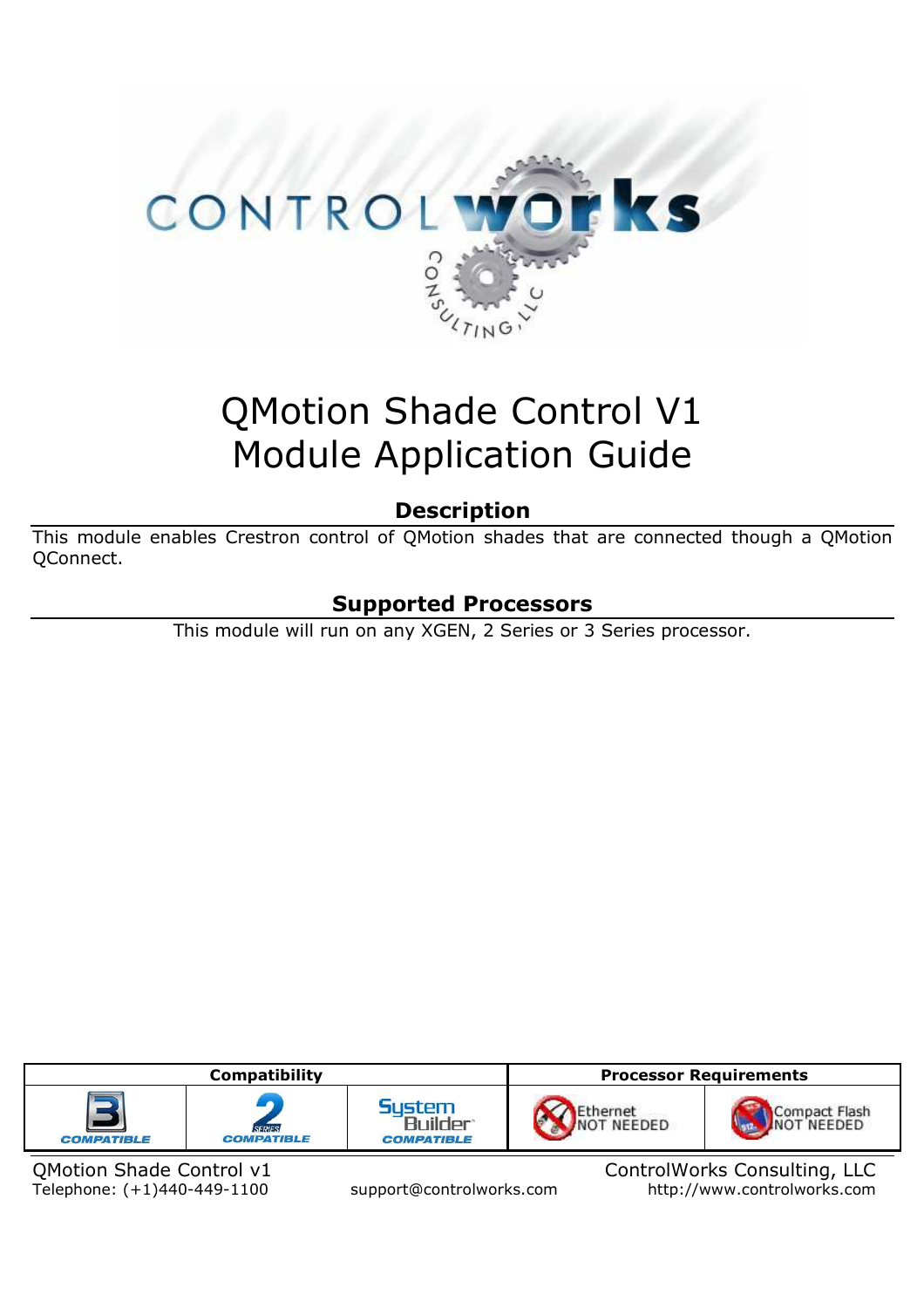

WWW.CONTROLWORKS.COM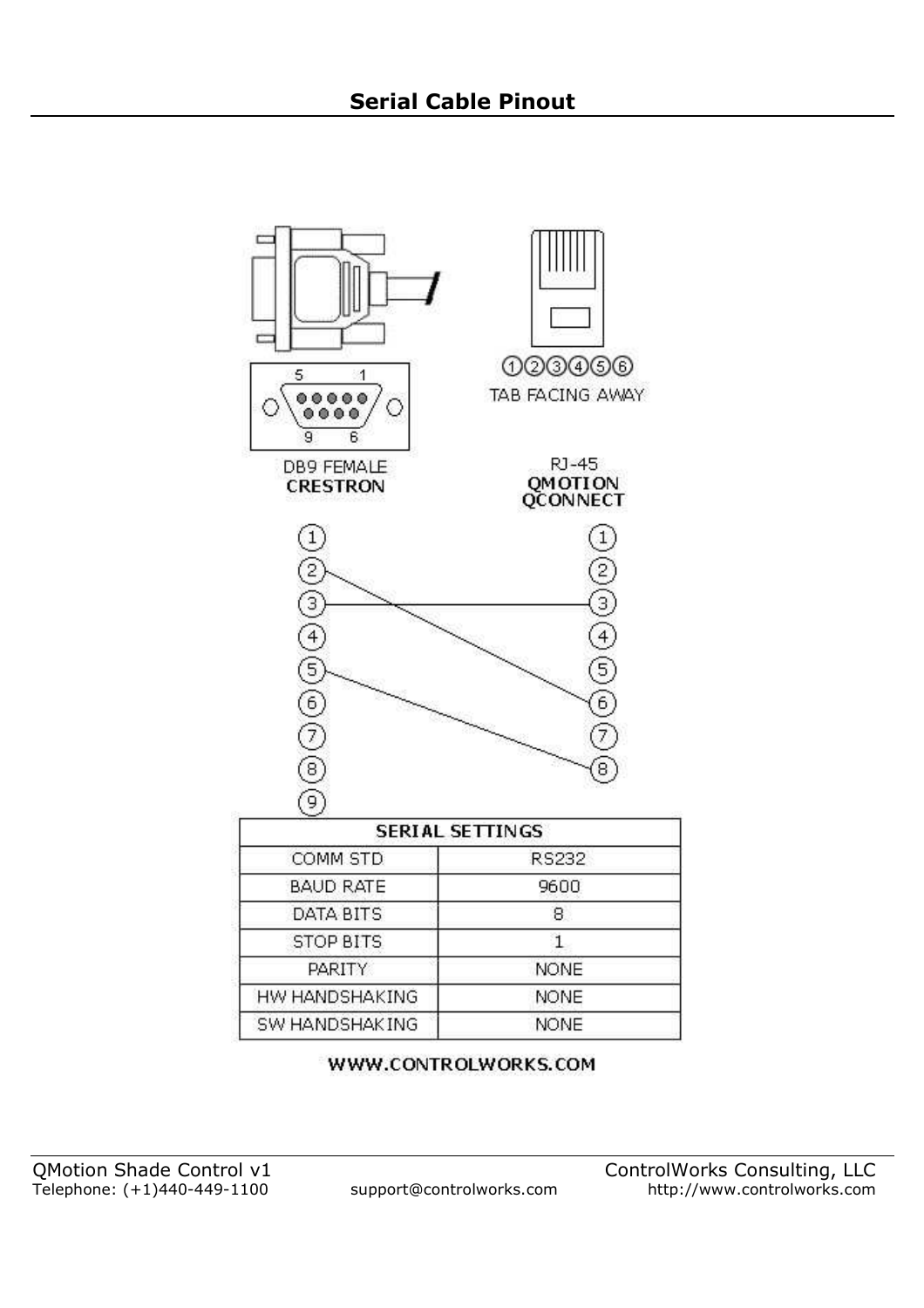### **Hardware Configuration**

The module connects to the first QConnect Bridge in the QConnect Network. The first bridge must be set to RS232 for operation with this module. A solid red LED on the bridge indicates the bridge is in RS-232 mode. The QConnect Bridge comes from the factory set for RS232 operation. To change the mode to RS232, follow these steps:

- 1. Unplug the power supply.
- 2. Turn the rotary switch to '0'.
- 3. Plug the power supply back in.

To daisy chain more QConnects simply set the rest of the QConnects to RS485 mode and set their ID's using the rotary switch and daisy chain them using the RS485 ports to the QConnect that is in RS232 mode.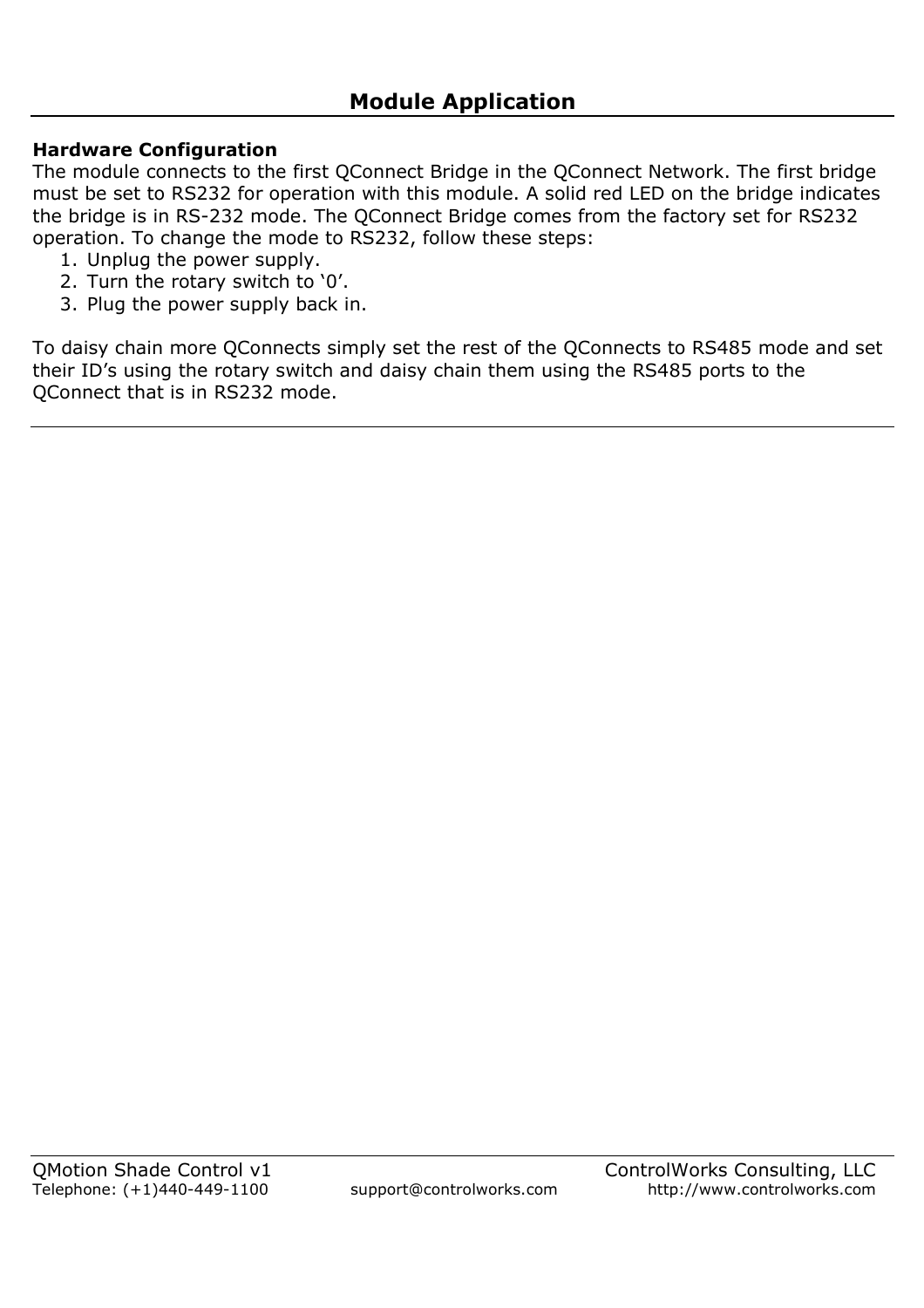### **Signal and Parameter Descriptions**

Bracketed signals such as "[signal\_name]" are optional signals

### **DIGITAL INPUTS**

|                                    | Pulse to send the shades to the open position. Pulsing   |
|------------------------------------|----------------------------------------------------------|
|                                    | the direction opposite the shade is moving will stop the |
|                                    | shade.                                                   |
|                                    | Pulse to send the shades to the closed position. Pulsing |
|                                    | the direction opposite the shade is moving will stop the |
|                                    | shade.                                                   |
|                                    | Pulse to send the shade to 12.5% down/87.5% up           |
|                                    | Pulse to send the shade to 25% down/75% up               |
|                                    | Pulse to send the shade to 37.5% down/62.5% up           |
|                                    | .Pulse to send the shade to 50% down/50% up              |
| [preset_5_(62.5%_down_/_37.5%_up)] | Pulse to send the shade to 62.5% down/37.5% up.          |
| [preset_6_(75.0%_down_/_25.0%_up)] | Pulse to send the shade to 75% down/25% up               |
| [preset_7_(87.5%_down_/_12.5%_up)] | Pulse to send the shade to 87.5% down/12.5% up.          |
| [setpoint_a_(user_configurable)]   | Pulse to send the shade to user set point A              |
| [setpoint_b_(user_configurable)]   | Pulse to send the shade to user set point B.             |
|                                    | Pulse to send the shade to user set point C. Set point A |
|                                    | is the initial 25% set point on a QMotion shade, set     |
|                                    | point B is the initial 50% set point on a QMotion shade, |
|                                    | and set point C is the initial 75% set point on a        |
|                                    | QMotion shade. All three can be mapped to user           |
|                                    | specific locations on the shade, after they are mapped   |
|                                    | the bridge will send the shades to the user picked       |
|                                    | positions when Set point A, B, or C are sent out.        |

### **ANALOG INPUTS**

This module does not utilize any analog inputs.

### **SERIAL INPUTS**

shades\_rx\$. ..............................................................Route to RX\$ of com port.

### **DIGITAL OUTPUTS**

This module does not utilize any digital outputs.

### **ANALOG OUTPUTS**

This module does not utilize any analog outputs.

### **SERIAL OUTPUTS**

shades\_tx\$ ................................................................route to TX\$ of com port.

### **PARAMETERS**

| QConnect bridge network. |
|--------------------------|
|                          |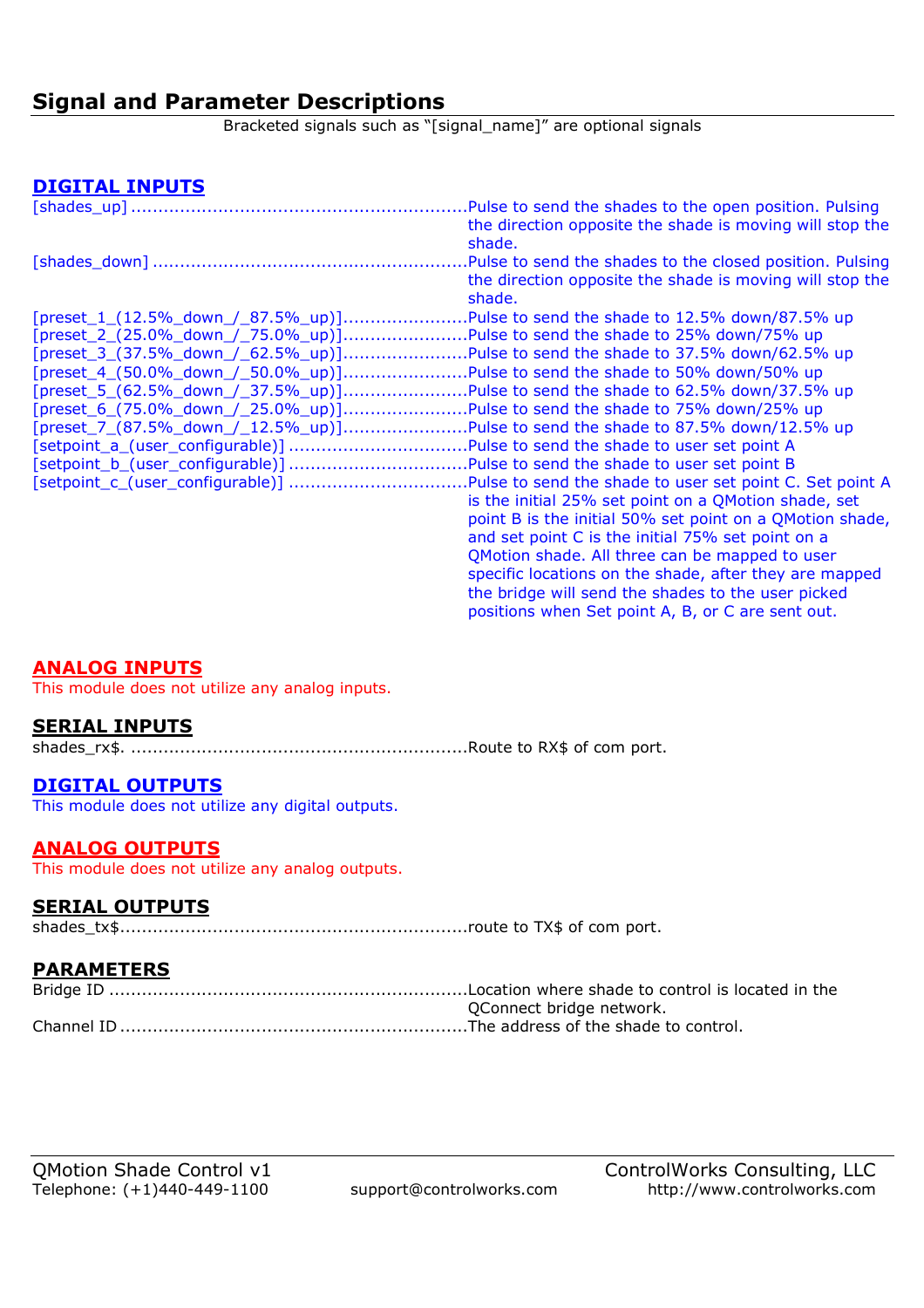This module is supported by ControlWorks Consulting, LLC. Should you need support for this module please email support@controlworks.com or call us at 440-449-1100. ControlWorks normal office hours are 9 AM to 5 PM Eastern, Monday through Friday, excluding holidays.

Before calling for support, please ensure that you have loaded and tested operation using the included demonstration program and touchpanel(s) to ensure that you understand the correct operation of the module. It may be difficult for ControlWorks to provide support until the demonstration program is loaded.

Updates, when available, are automatically distributed via Email notification to the address entered when the module was purchased. In addition, updates may be obtained using your username and password at http://www.controlworks.com/customerlogin.aspx.

# **Distribution Package Contents**

The distribution package for this module should include:

|                                                   | QMotion Shade Control Demo TSW750 v1.vtpDemo touchpanel for TSW-750 touchpanel |
|---------------------------------------------------|--------------------------------------------------------------------------------|
|                                                   | QMotion_Shade_Control_Demo_PRO2_v1.smwDemo program for PRO2 processor          |
|                                                   | QMotion_Shade_Control_SB_Demo_PRO2_v1.sbaDemo SystemBuilder Archive            |
| QMotion_Shade_Control_v1_Help.pdf This help file. |                                                                                |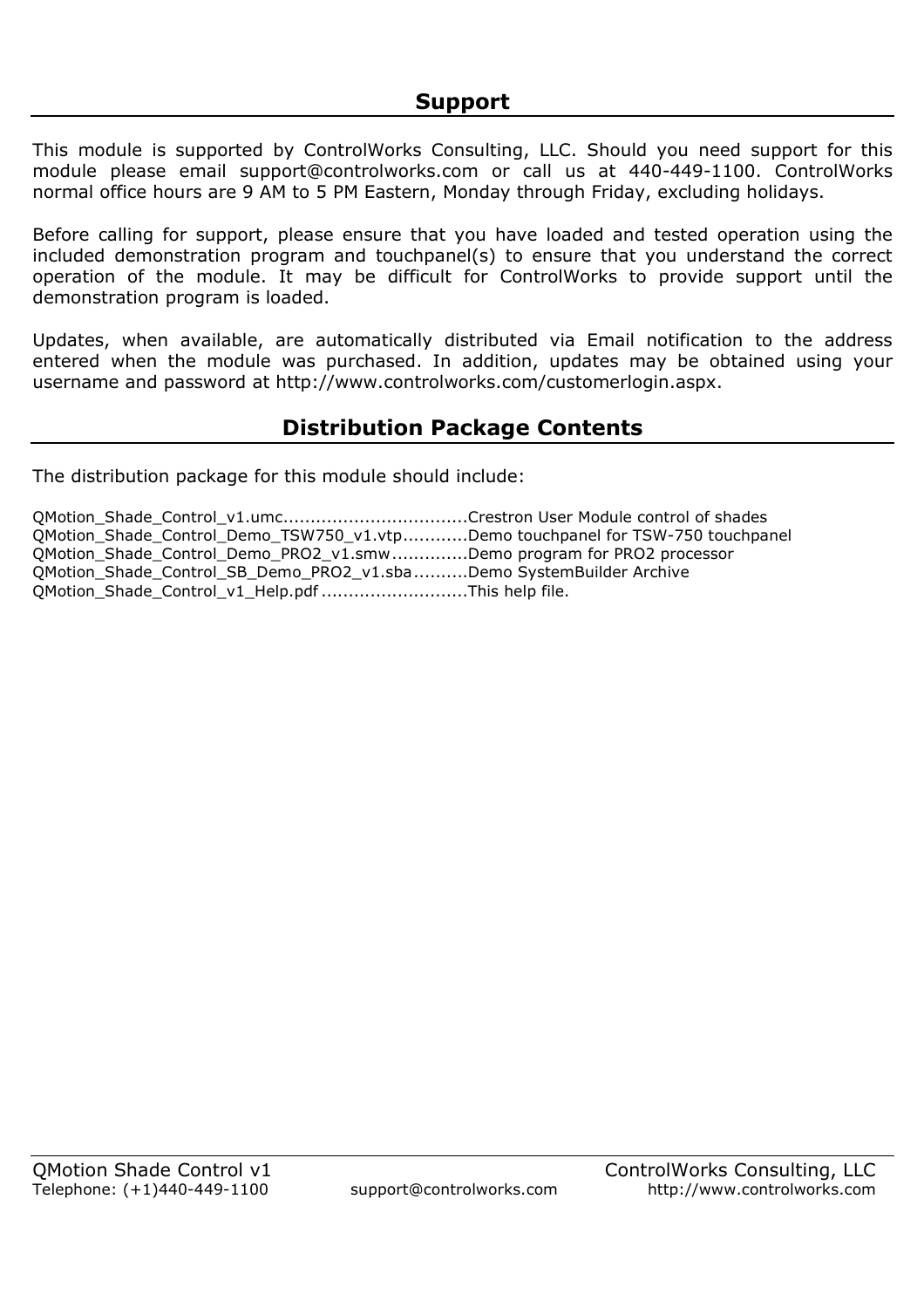Revision History

V1 caleb@controlworks.com 2013.10.30 -Initial Release

# **Development Environment**

This module version was developed on the following hardware and software. Different versions of hardware or software may or may not operate properly. If you have questions, please contact us.

| <b>Crestron Hardware</b>                | <b>Firmware Version</b> |
|-----------------------------------------|-------------------------|
| Crestron PRO2 Processor                 | 4.007.0004              |
|                                         |                         |
| <b>Software</b>                         | <b>Software Version</b> |
| Crestron SIMPL Windows                  | 4.02.20                 |
| Crestron Vision Tools Pro-e             | 5.3.19                  |
| <b>Crestron Smart Graphics Controls</b> | 2.00.13.00              |
| Device Database                         | 51.073.005.00           |
| <b>Crestron Database</b>                | 41.01.005.00            |
|                                         |                         |